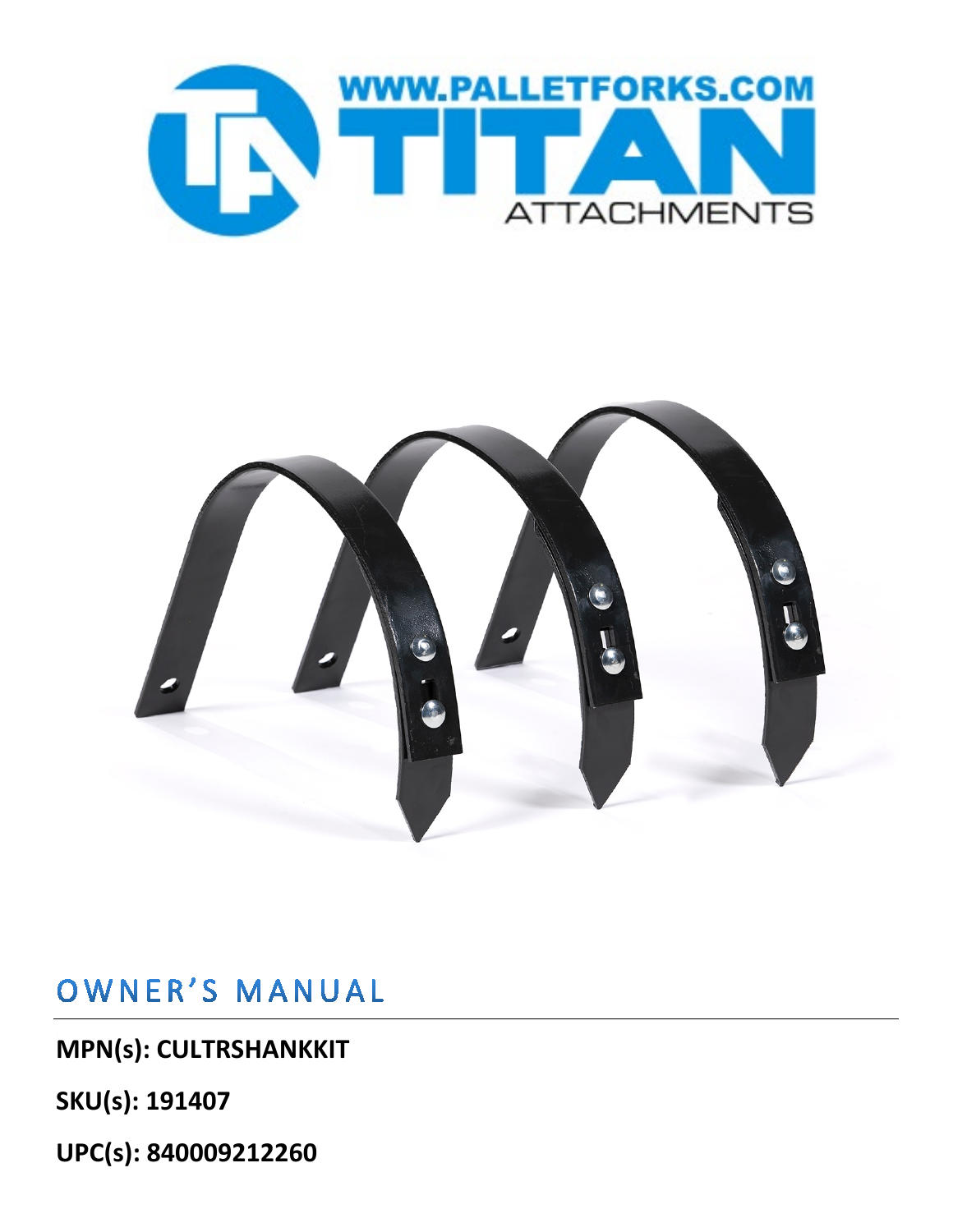

| <b>KEY</b> | <b>BOX</b> | <b>DESCRIPTION</b>                            | <b>QTY</b> |
|------------|------------|-----------------------------------------------|------------|
| (1)        |            | <b>CULTR Replacement Shank Kit (3 pieces)</b> |            |

## ASSEMBLY INSTRUCTIONS

− No Assembly Instructions Required.